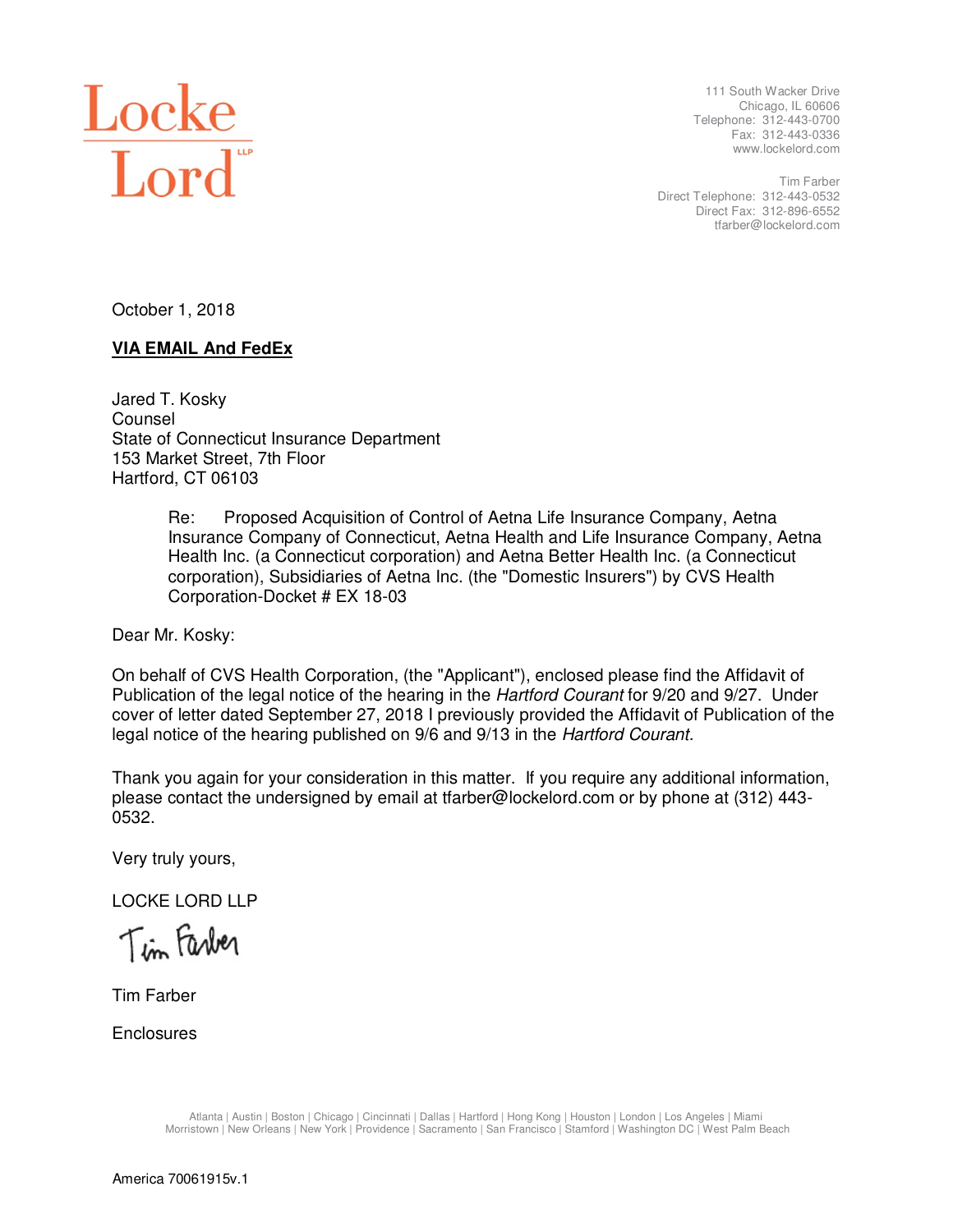# **Hartford Courant AFFIDAVIT OF PUBLICATION**

#### **State of Connecticut**

#### **County of Hartford**

I, Gabrielle Pawloski, do solemnly swear that I am a Sales Assistant of the Hartford Courant, printed and published daily, in the state of Connecticut and that from my own personal knowledge and reference to the files of said publication the advertisement of Public Notices was inserted in the regular edition.

On Dates as Follows:

495.19; 09/20/2018

 $10.00;$ 09/27/2018

495.19

In the Amount of:

\$1,000.38 Locke Lord LLP - CU00342020 5883462 **Full Run** 

Sales Assistant. Gabrielle Pawloski

Subscribed and sworn before me on September 28, 2018

09/20/2018

**Notary Public** 

ROBIN I. COLLAR **NOTARY PUBLIC** MY COMISSION EXPIRES MAR 31, 2021 **September 28, 2018**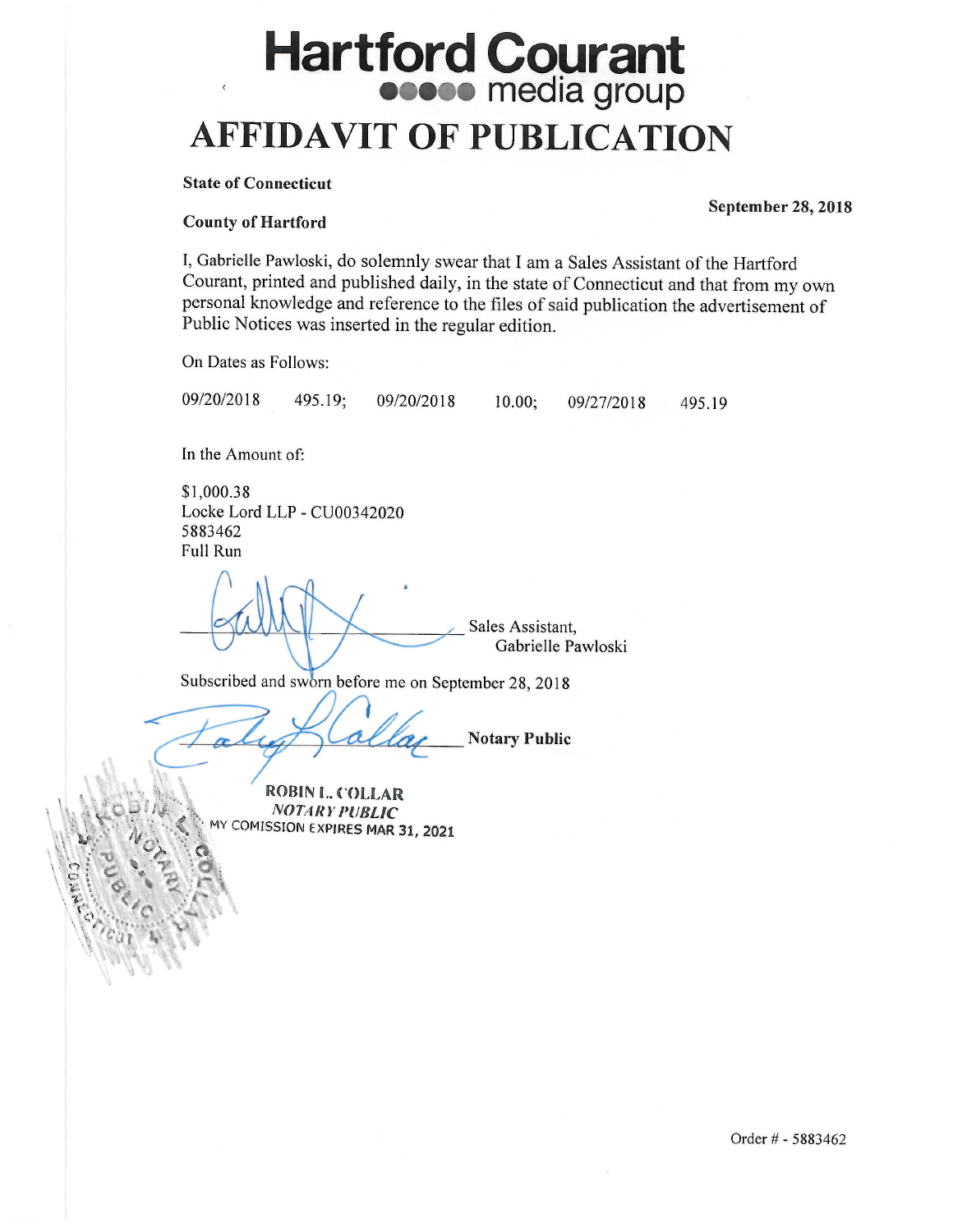## **Hartford Courant** esese media group

NOTICE OF PUBLIC HEARING<br>CONCERNING THE PROPOSED<br>ACQUISITION OF CONTROL OF AETNA<br>LIFE INSURANCE COMPANY, AETNA<br>INSURANCE COMPANY OF CONNECTICUT,<br>AETNA HEALIH AND LIFE INSURANCE<br>COMPANY, AETNA HEALTH INC. (A<br>CONNECTICUT COR

INC. by CVS HEALTH CORPORATION<br>
Notice is hereby given that the insurance<br>
Commissioner of the State of Connecticut<br>
will conduct a public hearing on October<br>
4. 2018 at 9:00 a.m. in the Gershon Fox<br>
Balluonn at 960 Main S

of the Connecticut General Statutes, of the Connection<br>proposed acquisition of control of Aetna<br>Life Insurance Company, Aetna Insurance<br>Company of Connecticut, Aetna Health and<br>Life Insurance Company, Aetna Health Inc.<br>(a Insurers").

substitutes of Aetha inc. (The Domestic<br>Insurers).<br>The Proposed Acquisition will be effected<br>planetars).<br>The Proposed Acquisition will be effected<br>and more than of Merger (the "Agreement") between by<br>and among the Domestic

protocol the Registrons 3 devember of the Connecticut State<br>of the Registrons of the Connecticut State<br>Agencies, and the rappointed hearing officer.<br>will appear and be heard concerning the con-<br>sideration by the Insurance

Connecticut Insurance Department, RO. Box<br>
816, Harlford, CT 06142-0816, Attention:<br>
Jared T. Kosky, Esq.<br>
The Insurance Department does not discimil-<br>
net in on the basis of disability in admission<br>
to, access to, or oper

Dated at Hartford, Connecticut, this 4th day<br>of September, 2018.